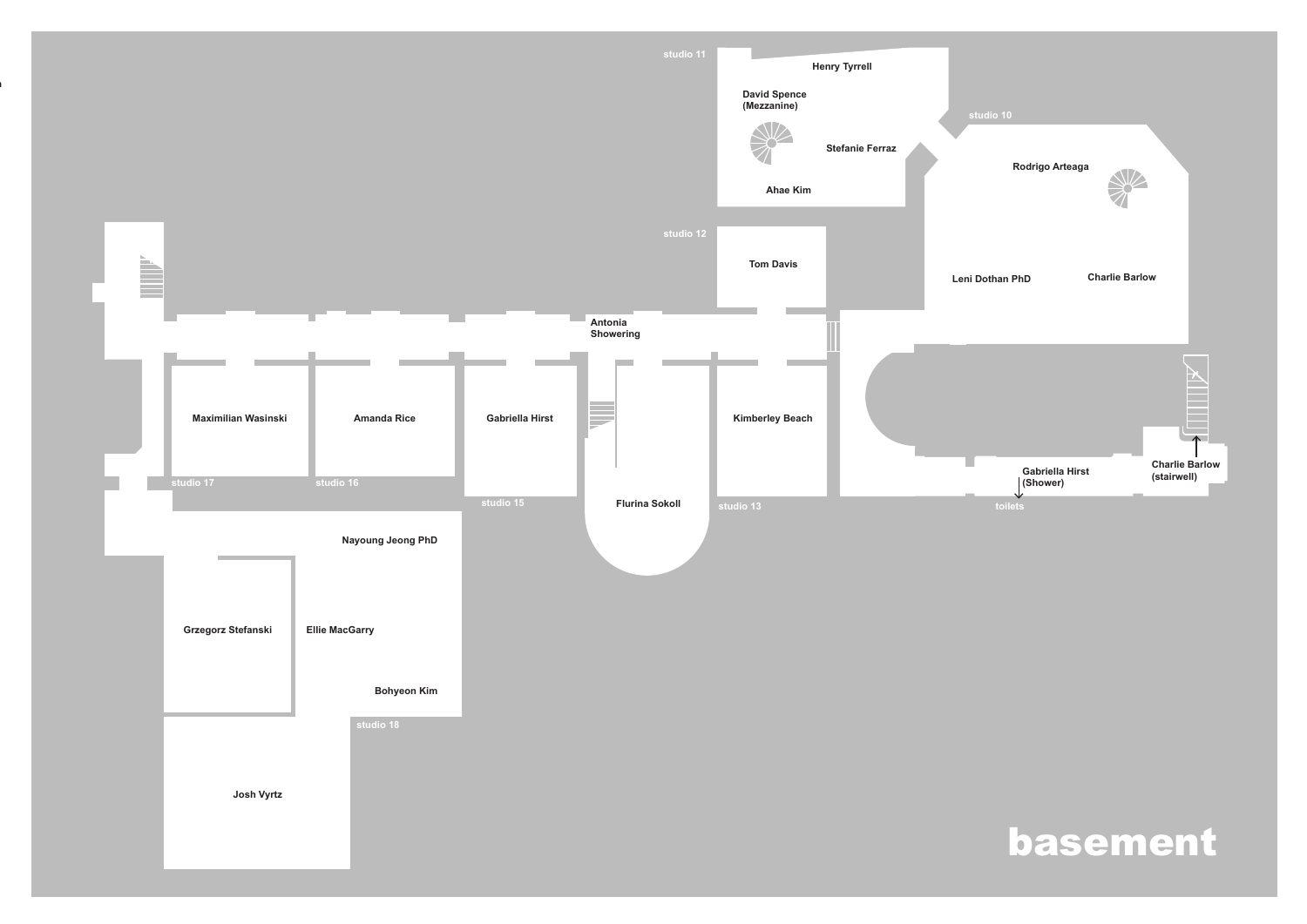## ground floor



**studios 5 & 6 mezzanine**

**Dyveke Bredsdorff**

**Zinna Brigh Mac-Eochaidh**



**The Co** 

**Clotilde Jiménez Eloise Lawson**

**Lawn: Andrei Costache**

| Observatory:         | <b>Marijke Keyser</b> |
|----------------------|-----------------------|
| North Lodge:         | <b>Marijke Keyser</b> |
| <b>Basement Pit:</b> | Nayoung Jeong PhD     |

| :О: | <b>Ioana Marinescu PhD</b> |  |
|-----|----------------------------|--|
|     |                            |  |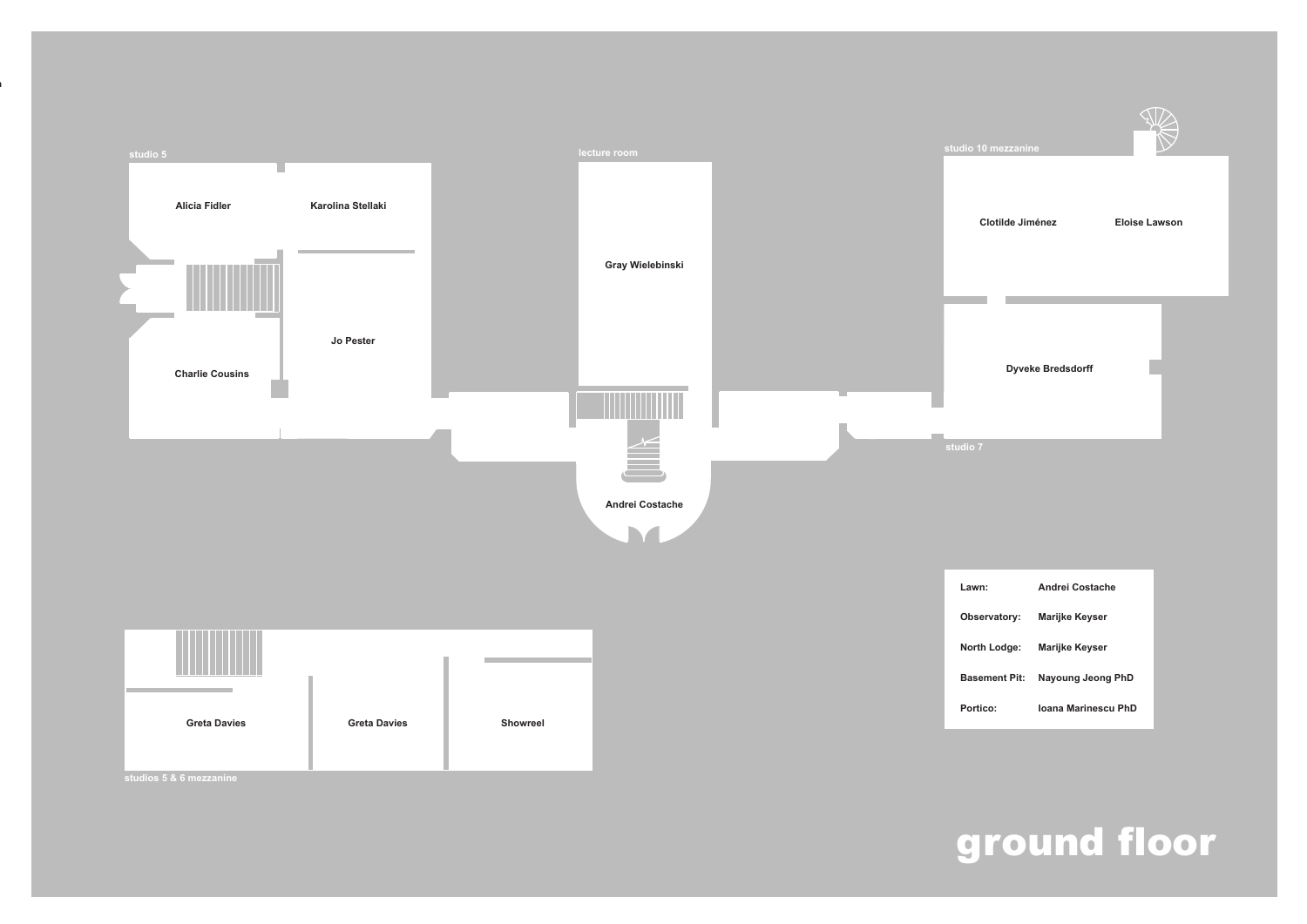## first floor